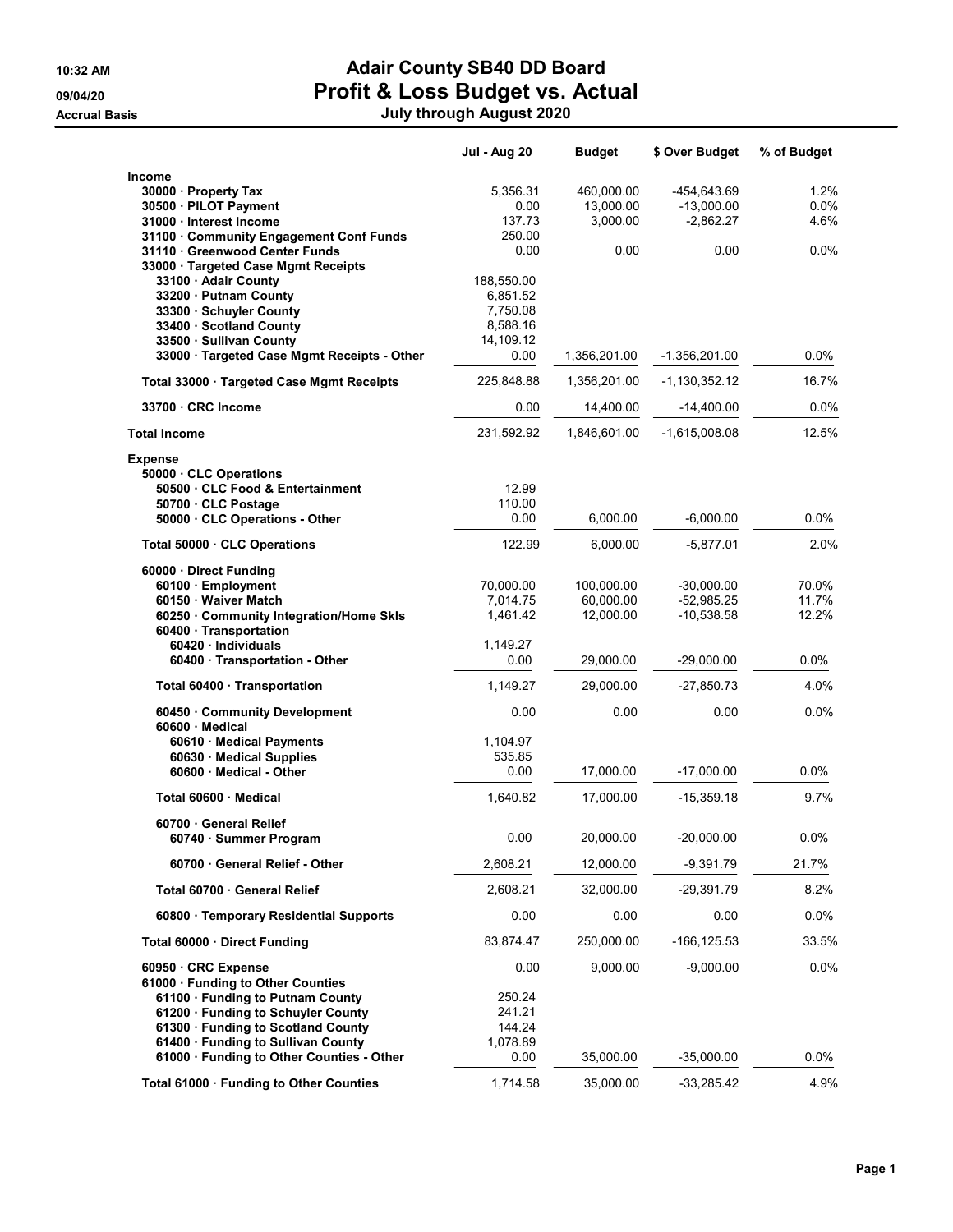## 10:32 AM **Adair County SB40 DD Board** 09/04/20 **Profit & Loss Budget vs. Actual**

Accrual Basis July through August 2020

|                                                                                                                                                 | <b>Jul - Aug 20</b>          | <b>Budget</b>                               | \$ Over Budget                                          | % of Budget                           |
|-------------------------------------------------------------------------------------------------------------------------------------------------|------------------------------|---------------------------------------------|---------------------------------------------------------|---------------------------------------|
| 70000 · Targeted Case Mgmt Expense<br>75000 · Sullivan County                                                                                   |                              |                                             |                                                         |                                       |
| 75160 Translation Services                                                                                                                      | 37.50                        |                                             |                                                         |                                       |
| Total 75000 · Sullivan County                                                                                                                   | 37.50                        |                                             |                                                         |                                       |
| Total 70000 Targeted Case Mgmt Expense                                                                                                          | 37.50                        |                                             |                                                         |                                       |
| 80000 · Programming - Indirect<br>80500 · Accreditation<br>81000 · Board Expense<br>82000 Governmental Relations<br>83000 Conferences/Workshops | 0.00<br>0.00<br>0.00<br>0.00 | 10,000.00<br>1,000.00<br>250.00<br>5,000.00 | $-10,000.00$<br>$-1,000.00$<br>$-250.00$<br>$-5,000.00$ | $0.0\%$<br>$0.0\%$<br>0.0%<br>$0.0\%$ |
| 83500 Depreciation Expense                                                                                                                      | 0.00                         | 50,000.00                                   | $-50,000.00$                                            | $0.0\%$                               |
| 84000 Dues and Memberships<br>85000 · Employee Travel<br>70400 · TCM Admin Mileage                                                              | 250.00<br>2.30               | 3,500.00                                    | $-3,250.00$                                             | 7.1%                                  |
| 71150 · TCM Adair Mileage<br>75150 · TCM Sullivan Mileage<br>85000 · Employee Travel - Other                                                    | 257.87<br>27.60<br>104.65    | 24,000.00                                   | $-23,895.35$                                            | 0.4%                                  |
| Total 85000 · Employee Travel                                                                                                                   | 392.42                       | 24,000.00                                   | $-23,607.58$                                            | 1.6%                                  |
| 86000 · Insurance<br>86100 Directors & Officers<br>86000 · Insurance - Other                                                                    | 425.00<br>0.00               | 26,000.00                                   | $-26,000.00$                                            | 0.0%                                  |
| Total 86000 · Insurance                                                                                                                         | 425.00                       | 26,000.00                                   | $-25,575.00$                                            | 1.6%                                  |
| 87000 Office Expenses<br>87100 · Office Supplies<br>87120 Office Supplies-McPherson<br>87130 · Office Supplies- PPE                             | 1,574.46<br>564.03           |                                             |                                                         |                                       |
| 87100 Office Supplies - Other                                                                                                                   | 0.00                         | 8,000.00                                    | $-8,000.00$                                             | 0.0%                                  |
| Total 87100 · Office Supplies                                                                                                                   | 2,138.49                     | 8,000.00                                    | -5,861.51                                               | 26.7%                                 |
| 87200 · Postage<br>87210 · Postage-General<br>87220 · Postage-TCM<br>87200 · Postage - Other                                                    | 55.00<br>399.25<br>0.00      | 1,750.00                                    | $-1,750.00$                                             | $0.0\%$                               |
| Total 87200 · Postage                                                                                                                           | 454.25                       | 1,750.00                                    | $-1,295.75$                                             | 26.0%                                 |
| 87300 Advertising/Marketing                                                                                                                     | 0.00                         | 1,000.00                                    | $-1,000.00$                                             | $0.0\%$                               |
| 87400 Copier<br>87420 · Copier-McPherson<br>87400 · Copier - Other                                                                              | 48.93<br>0.00                | 4,000.00                                    | $-4,000.00$                                             | $0.0\%$                               |
| Total 87400 Copier                                                                                                                              | 48.93                        | 4,000.00                                    | $-3,951.07$                                             | 1.2%                                  |
| 87450 Employee Retention/Appreciation<br>87700 · Building Maintenance<br>87710 · Janitorial                                                     | 51.80                        | 2,000.00                                    | -1,948.20                                               | 2.6%                                  |
| 87711 Janitorial-Country Club<br>87712 Janitorial-McPherson                                                                                     | 308.00<br>1,481.15           |                                             |                                                         |                                       |
| Total 87710 · Janitorial                                                                                                                        | 1,789.15                     |                                             |                                                         |                                       |
| 87720 · Lawn Care<br>87721 · Lawn Care-Country Club<br>87722 Lawn Care-McPherson                                                                | 400.00<br>120.00             |                                             |                                                         |                                       |
| Total 87720 · Lawn Care                                                                                                                         | 520.00                       |                                             |                                                         |                                       |
| 87700 · Building Maintenance - Other                                                                                                            | 0.00                         | 16,000.00                                   | $-16,000.00$                                            | $0.0\%$                               |
| Total 87700 · Building Maintenance                                                                                                              | 2,309.15                     | 16,000.00                                   | -13,690.85                                              | 14.4%                                 |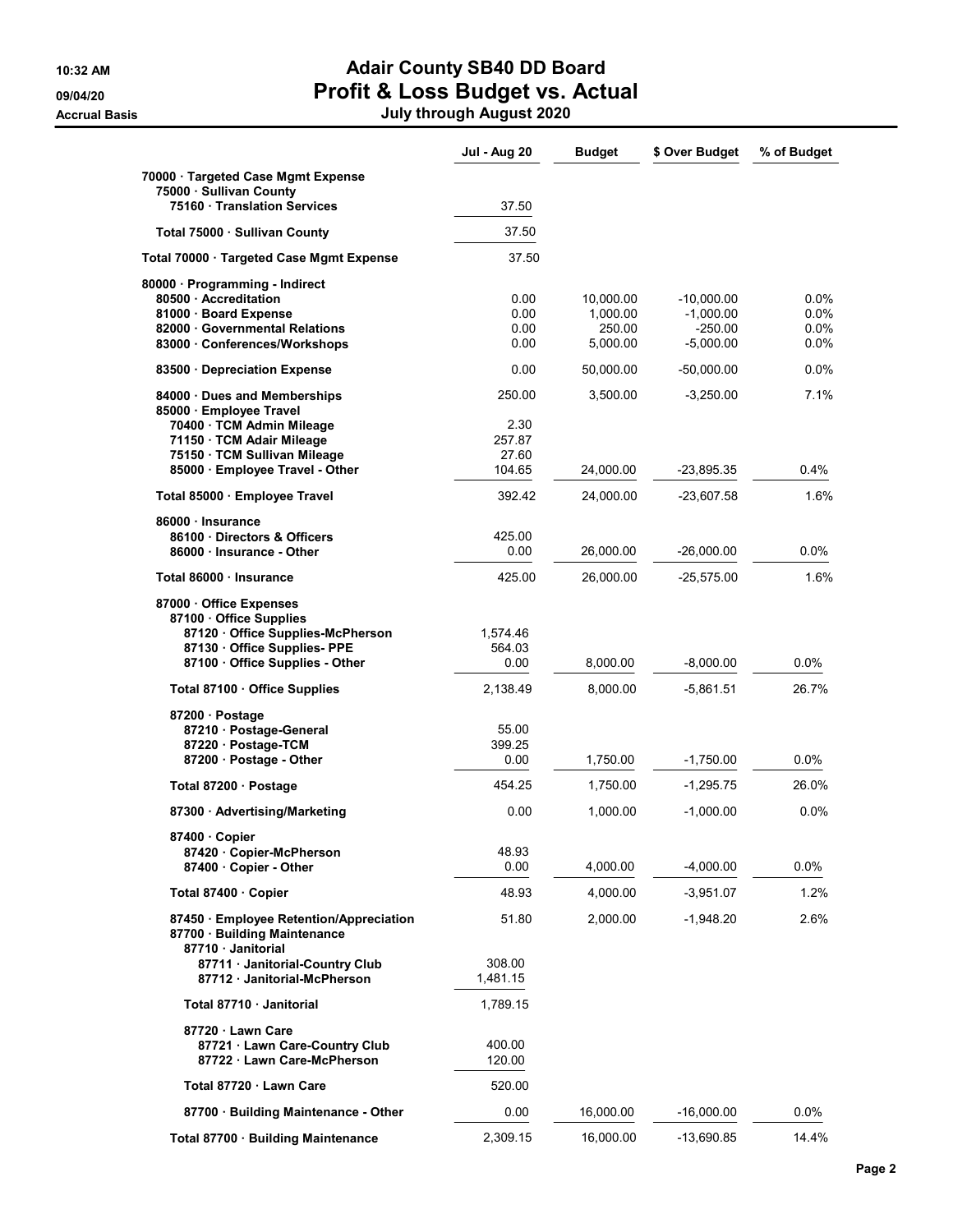### 10:32 AM **Adair County SB40 DD Board** 09/04/20 **Profit & Loss Budget vs. Actual** Accrual Basis July through August 2020

|                                                                                                      | <b>Jul - Aug 20</b>    | <b>Budget</b> | \$ Over Budget | % of Budget |
|------------------------------------------------------------------------------------------------------|------------------------|---------------|----------------|-------------|
| 87800 · Software & Technology<br>87810 · Soft & Tech-Country Club<br>87830 · Soft & Tech- Managed IT | 132.00<br>3,322.00     |               |                |             |
| 87800 · Software & Technology - Other                                                                | 6,148.85               | 60,000.00     | $-53,851.15$   | 10.2%       |
| Total 87800 · Software & Technology                                                                  | 9,602.85               | 60,000.00     | -50,397.15     | 16.0%       |
| 87900 · Representative Payee Expense                                                                 | 219.96                 |               |                |             |
| Total 87000 Office Expenses                                                                          | 14,825.43              | 92,750.00     | -77.924.57     | 16.0%       |
| 87500 · Personnel                                                                                    |                        |               |                |             |
| 51000 · CLC Personnel<br>51100 CLC Center Salary Expense                                             | 11,746.25              |               |                |             |
| Total 51000 CLC Personnel                                                                            | 11,746.25              |               |                |             |
| 66000 · Payroll Expenses                                                                             |                        |               |                |             |
| 66500 · Salary Sick                                                                                  | 4,227.20               |               |                |             |
| 66700 · Salary Vacation                                                                              | 8,709.54               |               |                |             |
| 66000 · Payroll Expenses - Other                                                                     | 12,011.53              |               |                |             |
| Total 66000 · Payroll Expenses                                                                       | 24,948.27              |               |                |             |
| 70300 · TCM Admin Salary                                                                             | 13,533.76              |               |                |             |
| 71110 · TCM Adair Salary Expense                                                                     | 54,904.53              |               |                |             |
| 72110 · TCM Putnam Salary Expense                                                                    | 3,819.82               |               |                |             |
| 73110 · TCM Schuyler Salary Expense                                                                  | 6,347.81               |               |                |             |
| 74110 · TCM Scotland Salary Expense                                                                  | 2,691.38               |               |                |             |
| 75110 · TCM Sullivan Salary Expense                                                                  | 7,706.04               |               |                |             |
| 87510 · Salary Expense<br>87540 · Employee Benefits                                                  | 34,427.88<br>43,437.36 |               |                |             |
| 87550 Unemployment Tax                                                                               | 158.65                 |               |                |             |
| 87500 · Personnel - Other                                                                            | 0.00                   | 1,290,418.80  | -1,290,418.80  | $0.0\%$     |
| Total 87500 · Personnel                                                                              | 203,721.75             | 1,290,418.80  | -1,086,697.05  | 15.8%       |
| 88000 · Professional Services                                                                        |                        |               |                |             |
| 88100 · Audit                                                                                        | 0.00                   | 3,950.00      | $-3,950.00$    | 0.0%        |
| 88200 · Legal Services                                                                               | 0.00                   | 1,000.00      | $-1,000.00$    | $0.0\%$     |
| 88300 Consulting                                                                                     | 0.00                   | 500.00        | $-500.00$      | 0.0%        |
| Total 88000 Professional Services                                                                    | 0.00                   | 5,450.00      | $-5,450.00$    | $0.0\%$     |
| 88500 Training                                                                                       | 1,725.00               | 5,000.00      | $-3,275.00$    | 34.5%       |
| 89000 Utilities                                                                                      |                        |               |                |             |
| 89100 · Electricity<br>89110 · Electricity-Country Club                                              | 217.28                 |               |                |             |
| 89130 · Electricity-314 E McPherson                                                                  | 586.14                 |               |                |             |
| 89100 · Electricity - Other                                                                          | 0.00                   | 7,000.00      | $-7.000.00$    | 0.0%        |
| Total 89100 Electricity                                                                              | 803.42                 | 7,000.00      | $-6, 196.58$   | 11.5%       |
| 89200 Gas                                                                                            |                        |               |                |             |
| 89210 Gas-Country Club                                                                               | 117.98                 |               |                |             |
| 89220 Gas-McPherson                                                                                  | 89.73                  |               |                |             |
| $89200 \cdot Gas$ - Other                                                                            | 0.00                   | 2,500.00      | $-2,500.00$    | 0.0%        |
| Total $89200 \cdot Gas$                                                                              | 207.71                 | 2,500.00      | $-2,292.29$    | 8.3%        |
| 89300 Trash                                                                                          |                        |               |                |             |
| 89310 Trash-Country Club                                                                             | 165.02                 |               |                |             |
| 89320 Trash-McPherson<br>89300 Trash - Other                                                         | 165.07                 |               |                |             |
|                                                                                                      | 0.00                   | 2,000.00      | $-2,000.00$    | 0.0%        |
| Total 89300 Trash                                                                                    | 330.09                 | 2,000.00      | $-1,669.91$    | 16.5%       |